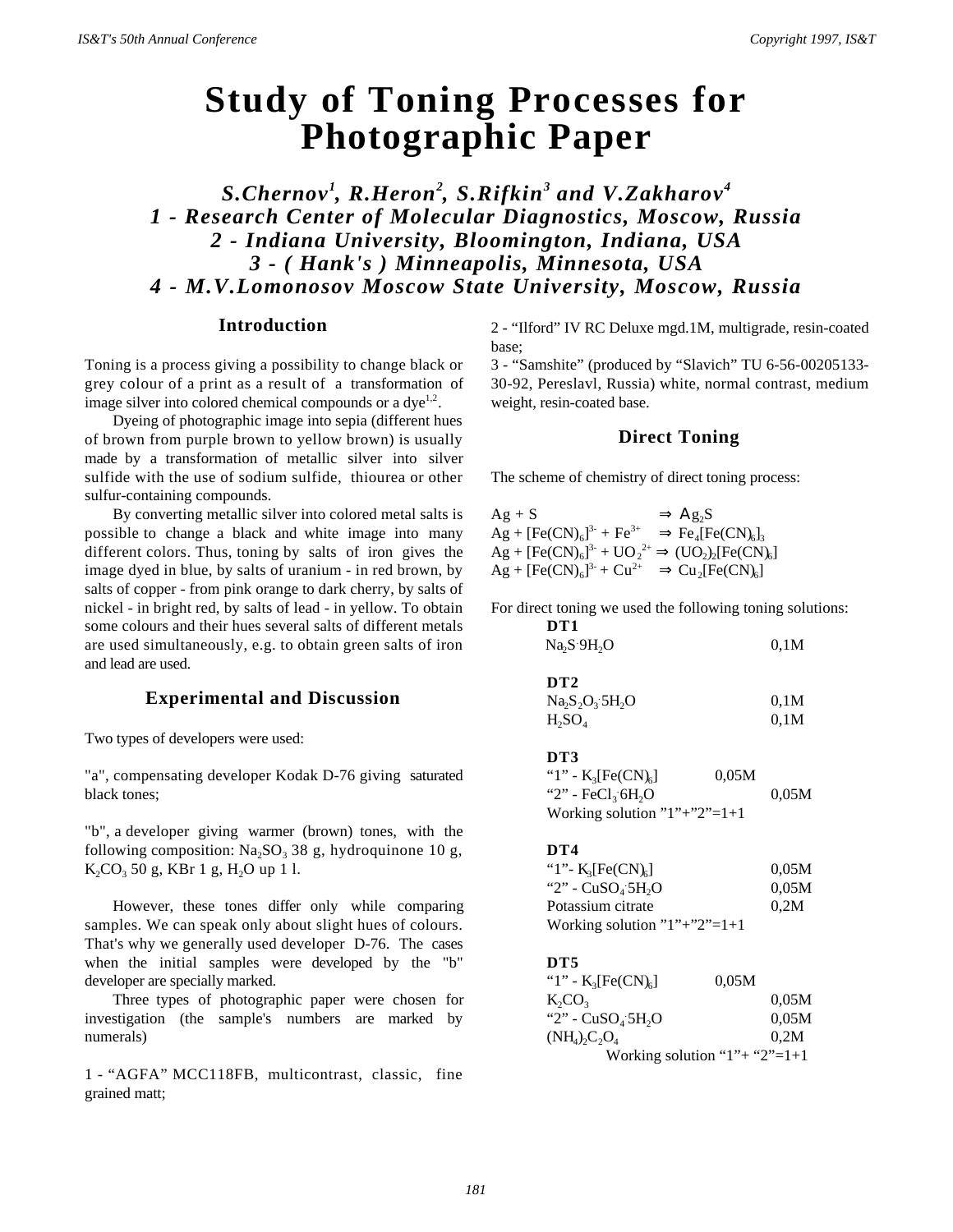| rable 1                  |                                           |                 |                      |  |
|--------------------------|-------------------------------------------|-----------------|----------------------|--|
| Samples<br>number        | Toning solution                           | Photo-<br>paper | Colour               |  |
| 1                        | control sample                            | 1               | <b>Black</b>         |  |
| 2                        | control sample                            | $\overline{c}$  | <b>Black</b>         |  |
| 3                        | control sample                            | 3               | <b>Black</b>         |  |
| $\overline{\mathcal{L}}$ | DT1 ( $t = 60$ °C)                        | 3               | <b>Black-brown</b>   |  |
| 5                        | DT2 (t =45-60 $^{\circ}$ C)               | 1               | Dark-brown           |  |
| 6                        | DT2 (t =45-60 $^{\circ}$ C)               | 3               | <b>Brown</b>         |  |
| 7                        | DT <sub>3</sub>                           | $\mathfrak{Z}$  | Blue                 |  |
| 8                        | DT3 followed by<br>DT1                    | 3               | Olive-brown          |  |
| 9                        | DT <sub>4</sub>                           | 1               | Dark-red-brown       |  |
| 10                       | DT <sub>4</sub>                           | 3               | Red-brown            |  |
| 11                       | DT4 followed by<br>DT1                    | 3               | Olive-brown          |  |
| 12                       | DT <sub>5</sub>                           | 1               | Dark-violet-red      |  |
| 13                       | DT <sub>5</sub>                           | 3               | Violet-red           |  |
| 14                       | DT5 followed by<br>DT1                    | 3               | Dark-olive-<br>brown |  |
| 15                       | DT5 followed by<br>$25\% \text{ NH}_3$ aq | 3               | Sepia                |  |

**Table 1** 

## **Indirect Toning**

The scheme of chemistry of indirect toning process: *1-st step-bleaching:*

 $Ag + Cr_2O_7^{2}$  $\Rightarrow$  Ag<sub>2</sub>Cr<sub>2</sub>O<sub>7</sub>  $Ag + Hal + Cr_2O_7^2$  $\Rightarrow$  AgHal  $Ag + Hal + S_2O_8$  $\Rightarrow$  AgHal  $Ag + Hal + MnO_4$  $\Rightarrow$  AgHal  $Ag + Hal + Cu^{2+}$  $\Rightarrow$  AgHal  $Ag + Hal^- + [Fe(CN)<sub>6</sub>]$  $\Rightarrow$  AgHal  $Ag + [Fe(CN)<sub>6</sub>]$  $\Rightarrow$   $\text{Ag}_{4}[\text{Fe(CN)}_{6}]$  $\text{Ag} + [\text{Fe(CN)}_6]^{3-} + \text{Ni}^{2+} \Rightarrow \text{Ni}_2$  $[Fe(CN)<sub>6</sub>]$  $\text{Ag} + [\text{Fe(CN)}_6]^{3-} + \text{Cd}^{2+} \Rightarrow \text{Cd}_2$  $[Fe(CN)<sub>6</sub>]$  $Ag + [Fe(CN)<sub>6</sub>]$  $3^3$  + Pb<sup>2+</sup>  $\Rightarrow$   $\angle$  Ag<sub>2</sub>Pb[Fe(CN)<sub>6</sub>]  $Ag + Cu^{2+} + SCN$   $\Rightarrow AgSCN$  CuSCN *2-nd step - toning:*  $AgHal + S^2$   $\Rightarrow Ag_2S$  $AgHal + Se<sup>2-</sup>$   $\Rightarrow Ag_2Se$  $\text{Ag}_{4}[\text{Fe(CN)}_{6}] + \text{Fe}^{3+} \Rightarrow \text{Fe}_{4}$  $[Fe(CN)<sub>6</sub>]$ <sub>3</sub>  $\text{Ag}_4[\text{Fe(CN)}_6] + \text{UO}_2$ 2+  $\Rightarrow (UO_2)_2[Fe(CN)_6]$  $\text{Ag}_{4}[\text{Fe(CN)}_{6}] + \text{Cu}^{2+} \Rightarrow \text{Cu}_{2}$  $[Fe(CN)<sub>6</sub>]$  $\rm Ni_2[Fe(CN)_6$  $] + C_4H_6N_2O_2$   $\Rightarrow$  Ni(C<sub>4</sub>H<sub>6</sub>N<sub>2</sub>O<sub>2</sub>)<sub>2</sub>  $Cd_2[Fe(CN)_6] + Na_2S \Rightarrow CdS$  $\text{Ag}_2\text{Pb}[\text{Fe(CN)}_6]+\text{Fe}^{3+}+\text{Cr}_2\text{O}_7$ <sup>2-</sup>  $\Rightarrow$  Fe<sub>4</sub>[Fe(CN)<sub>6</sub>]<sub>3</sub> + PbCrO<sup>4</sup>  $Ag_2Pb[Fe(CN)<sub>6</sub>] + S<sup>2</sup>$  $\Rightarrow$  Ag<sub>2</sub>S + PbS  $Ag_2Pb[Fe(CN)<sub>6</sub>] + Cr_2O_7$  $\Rightarrow$  PbCrO<sub>4</sub>

 $\text{Ag}_2\text{Pb}[\text{Fe(CN)}_6] + \text{Co}^{2+} \Rightarrow \text{Co}_2$ 

 $AgSCN \text{ } CusCN + \text{dye}$   $\Rightarrow$  adsorbed dye

| For indirect toning we used followed bleach solutions: |              |
|--------------------------------------------------------|--------------|
| B1                                                     |              |
| $K_3[Fe(CN)_6]$                                        | 0,1M         |
| B <sub>2</sub>                                         |              |
| $K_3[Fe(CN)_6]$                                        | 0,1M         |
| Na <sub>2</sub> CO <sub>3</sub>                        | 0,2M         |
| a - KCl                                                | 0,1M         |
| b - KBr                                                | 0,1M         |
| c - Kl                                                 | 0,1M         |
|                                                        |              |
| <b>B3</b>                                              |              |
| $K_2Cr_2O_7$                                           | 0,1M         |
| $H_2SO_4$                                              | 0,1M         |
| a - KCl                                                | 0,1M         |
| b - KBr                                                | 0,1M         |
| c - Kl                                                 | 0,1M         |
|                                                        |              |
| <b>B4</b>                                              |              |
| "1" - $K MnO4$                                         | 0,03M        |
| a - KCl                                                | 0,1M         |
| b - KBr                                                | 0,1M         |
| $c - KI$                                               | 0,1M         |
| "2" - $H_2SO_4$                                        | 0,1M         |
| "3" - $K_2S_2O_5$                                      | 0,1M         |
| Working solution:" $1" + "2" = 1+1$ .                  |              |
| Colourless in solution "3".                            |              |
|                                                        |              |
| <b>B5</b>                                              |              |
| $(NH_4)_2S_2O_8$                                       | 0,1M<br>0,1M |
| $H_2SO_4$<br>a - KCl                                   | 0,1M         |
| b - KBr                                                | 0,1M         |
| c - KI                                                 | 0,1M         |
|                                                        |              |
| <b>B6</b>                                              |              |
| $K_3[Fe(CN)_6]$                                        | 0,1M         |
| Pb(NO <sub>3</sub> ) <sub>2</sub>                      | 0,05M        |
| CH <sub>3</sub> COOH                                   | 0,5M         |
|                                                        |              |
| B7                                                     |              |
| " $1$ " - CdCl <sub>2</sub>                            | 0,2M         |
| "2" - $K_3[Fe(CN)_6]$<br>0,1M                          |              |
| "3" - Potassium citrate                                | 1M           |
| Working solution: " $1$ "+" $2$ "+" $3$ "= 1+1+1.      |              |
|                                                        |              |
| B8                                                     |              |
| "1" - Potassium citrate                                | 1M           |
| "2" - $NiCl26H2O$                                      | 0,1M         |
| "3" - $K_3[Fe(CN)_6]$<br>0,1M                          |              |
| Working solution: " $1" + "2" + "3" = 1 + 1 + 1$ .     |              |
|                                                        |              |
| B9                                                     | 0,5M         |
| CuSO <sub>4</sub> 5H <sub>2</sub> O                    |              |

 $H<sub>2</sub>SO<sub>4</sub>$  0,1M

 $[Fe(CN)<sub>6</sub>]$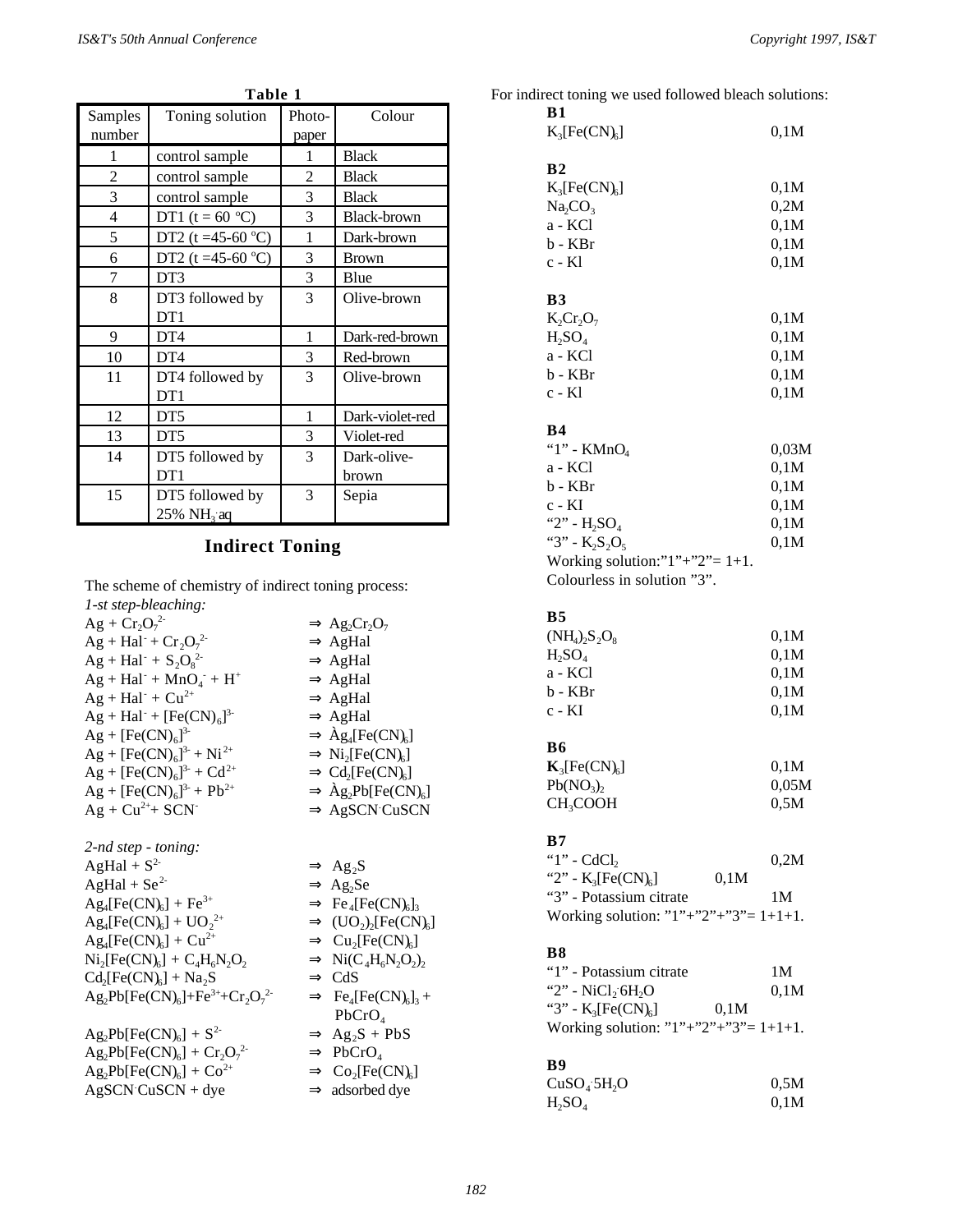| a - KCl  | 0.1M |
|----------|------|
| b - KBr  | 0.1M |
| $c - KI$ | 0.1M |

For indirect toning we used followed solutions:

| T 1                                       |       |
|-------------------------------------------|-------|
| $C_4H_6N_2O_2$                            | 0,1M  |
| <b>NaOH</b>                               | 0,4M  |
| T <sub>2</sub>                            |       |
| CuSO <sub>4</sub> 5H <sub>2</sub> O       | 0,2M  |
| HNO <sub>3</sub>                          | 0,1M  |
| T3<br>FeCl <sub>3</sub> 6H <sub>2</sub> O | 0,1M  |
| T4                                        |       |
| CoCl <sub>2</sub> 6H <sub>2</sub> O       | 1M    |
|                                           |       |
| T5                                        |       |
| FeCl <sub>3</sub> 6H <sub>2</sub> O       | 0,1M  |
| $K_2Cr_2O_7$                              | 0,02M |
|                                           |       |
| T 6                                       |       |
| $K_2Cr_2O_7$                              | 0,1M  |
|                                           |       |
| T7                                        |       |
| $Na_2S.9H_2O$                             | 0.3M  |

| Table 2 |                |                |                  |                |
|---------|----------------|----------------|------------------|----------------|
| Samples | <b>Bleach</b>  | Toning         | Photo-           | Colour         |
| number  |                | solution       | paper            |                |
| 16      | B1             | T <sub>3</sub> | $1^*$            | Dark-blue      |
| 17      | B1             | T <sub>3</sub> | 1                | Blue           |
| 18      | B1             | T <sub>3</sub> | $\overline{c}$   | Blue           |
| 19      | B1             | T <sub>3</sub> | 3                | Light-blue     |
| 20      | B <sub>1</sub> | T <sub>2</sub> | $\overline{1}^*$ | <b>Brown</b>   |
| 21      | B1             | T <sub>2</sub> | 1                | <b>Brown</b>   |
| 22      | B1             | T <sub>2</sub> | $\overline{c}$   | Beige          |
| 23      | B1             | T <sub>2</sub> | 3                | Light-brown    |
| 24      | B1             | T <sub>2</sub> | $1^*$            | Black-brown    |
|         |                | followed       |                  |                |
|         |                | by T7          |                  |                |
| 25      | B1             | T <sub>2</sub> | $\overline{2}$   | <b>Black</b>   |
|         |                | followed       |                  |                |
|         |                | by T7          |                  |                |
| 26      | B1             | T <sub>2</sub> | 3                | Dark-brown-red |
|         |                | followed       |                  |                |
|         |                | by T7          |                  |                |
| 27      | B1             | T7             | $1^*$            | <b>Brown</b>   |
| 28      | B <sub>1</sub> | T7             | 2                | <b>Black</b>   |
| 29      | B <sub>1</sub> | T7             | 3                | Light-olive-   |
|         |                |                |                  | brown          |

| 30       | B1               | T <sub>4</sub>       | 1                          | Green                |  |
|----------|------------------|----------------------|----------------------------|----------------------|--|
| 31       | B1               | T <sub>4</sub>       | 3                          | Light-green          |  |
| 32       | B <sub>2</sub> a | T <sub>3</sub>       | $\mathbf{1}$               | Dark-blue            |  |
| 33       | B <sub>2</sub> a | T <sub>3</sub>       | $\overline{1}^*$           | Blue                 |  |
| 34       | B <sub>2</sub> a | T <sub>3</sub>       | $\overline{c}$             | Dark-blue            |  |
| 35       | B2b              | T <sub>3</sub>       | $\overline{2}$             | Grey                 |  |
| 36       | B <sub>2c</sub>  | T <sub>3</sub>       | $\overline{2}$             | Light-yellow         |  |
| 37       | B <sub>2</sub> a | T <sub>3</sub>       | $\overline{3}$             | Blue                 |  |
| 38       | B <sub>2</sub> b | T <sub>3</sub>       | $\overline{3}$             | Grey                 |  |
| 39       | B <sub>2</sub> a | T <sub>2</sub>       | $1^*$                      | <b>Brown</b>         |  |
| 40       | B <sub>2</sub> a | T <sub>2</sub>       | 1                          | Beige                |  |
| 41       | B <sub>2</sub> a | T <sub>2</sub>       | $\overline{2}$             | Beige                |  |
| 42       | B <sub>2</sub> b | T <sub>2</sub>       | $\overline{2}$             | Grey                 |  |
| 43       | B <sub>2c</sub>  | T <sub>2</sub>       | $\overline{c}$             | Light-yellow         |  |
| 44       | B <sub>2</sub> a | T <sub>2</sub>       | 3                          | Beige-red            |  |
| 45       | B <sub>2</sub> b | T <sub>2</sub>       | $\overline{3}$             | Grey                 |  |
| 46       | B <sub>2c</sub>  | T <sub>2</sub>       | 3                          | Light-yellow         |  |
| 47       | B <sub>2</sub> a | T7                   | $\mathbf{1}$               | Dark-brown           |  |
| 48       | B <sub>2</sub> a | T7                   | $\overline{2}$             | Black-brown          |  |
| 49       | B <sub>2</sub> b | T <sub>7</sub>       | $\overline{1}$             | Dark-brown           |  |
| 50       | B <sub>2</sub> b | T7                   | $\overline{c}$             | Black-brown          |  |
| 51       | B <sub>2c</sub>  | T7                   | $\mathbf{1}$               | <b>Brown</b>         |  |
| 52       | B <sub>2c</sub>  | T <sub>7</sub>       | $\overline{2}$             | Black-brown          |  |
| 53       | B <sub>2c</sub>  | T7                   | 3                          | Light-brown          |  |
| 54       | B <sub>6</sub>   | T <sub>2</sub>       | $\overline{3}$             | Violet-red           |  |
| 55       | B <sub>6</sub>   | T <sub>3</sub>       | 3                          | Blue                 |  |
| 56       | B6               | T <sub>3</sub>       | 3                          | Olive                |  |
|          |                  | followed             |                            |                      |  |
|          |                  | by dev."b"           |                            |                      |  |
| 57       | B <sub>6</sub>   | T <sub>4</sub>       | $\boldsymbol{\mathcal{Z}}$ | Green                |  |
| 58       | B6               | T <sub>4</sub>       | 3                          | Light-brown          |  |
|          |                  | followed             |                            |                      |  |
|          |                  | by $NH_3$ aq         |                            |                      |  |
| 59       | B <sub>6</sub>   | T <sub>6</sub>       | 3                          | Yellow               |  |
| 60       | B <sub>6</sub>   | T <sub>6</sub>       | 3                          | Yellow-brown         |  |
|          |                  | followed             |                            |                      |  |
|          |                  | by dev."b"           |                            |                      |  |
| 61       | B <sub>6</sub>   | T <sub>5</sub>       | $\sqrt{3}$                 | Dark-green           |  |
| 62       | B6               | T <sub>5</sub>       | 3                          | Dark-yellow-         |  |
|          |                  | followed             |                            | brown                |  |
|          |                  | by $NH3$ aq          |                            |                      |  |
| 63       | B7               | T7                   | $\mathbf{1}$               | Light-yellow         |  |
| 64<br>65 | B8               | T <sub>7</sub><br>T1 | $\overline{c}$<br>1        | Dark-brown           |  |
|          | B8               |                      |                            | Purple (high<br>fog) |  |
| 66       | <b>B8</b>        | T1                   | $\overline{c}$             | Light-brown-         |  |
|          |                  |                      |                            | purple               |  |
| 67       | B8               | T <sub>1</sub>       | 3                          | Purple               |  |
| 68       | B8               | T1                   | 3                          | Violet-purple        |  |
|          |                  | followed             |                            |                      |  |
|          |                  | by $T4$              |                            |                      |  |